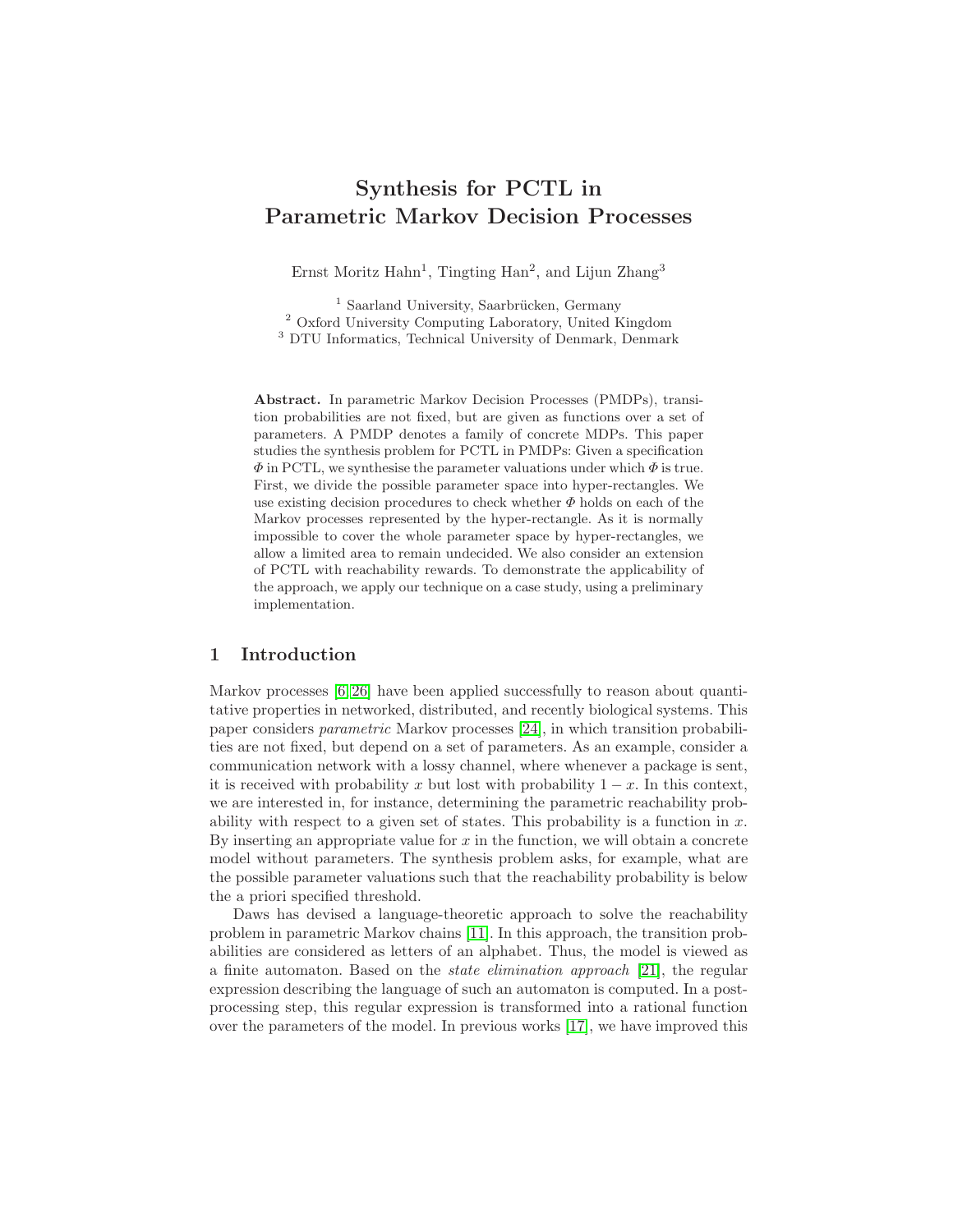method by intertwining the state elimination and the computation of the rational function. Briefly, in a state elimination step, we label the edges directly with the appropriate rational function representing the flow of probabilities. Once all states—except the initial one and the goal states—have been eliminated, we can obtain the probabilities directly from the remaining edges. This improved algorithm is implemented in our tool Param [\[16\]](#page-14-6). The tool also supports bounded reachability, relying on matrix-vector multiplication with rational function entries, and reachability rewards [\[7,](#page-14-7)[13\]](#page-14-8). For the latter, we extended the model with parametric rewards assigned to both states and transitions, and considered the expected accumulated reward until a given set of states is reached.

In this paper, we extend our approach to solve the PCTL synthesis problem for parametric Markov decision processes (PMDPs). PCTL (Probabilistic CTL) [\[6,](#page-14-0) [19\]](#page-14-9) is a probabilistic extension of the logic CTL for reasoning about properties over Markov models. In this paper, we extend the PCTL formulae with the reachability reward properties  $[20, 23]$  $[20, 23]$  and can express properties like:

"The probability is larger than 0.99, that in the next step we move to a state where the accumulated reward until we are able to reach a state in which the property 'a' holds is less than 5."

as  $P_{>0.99}(\mathcal{X} \mathcal{R}_{<5}(\diamondsuit a))$  in PCTL. We are interested in synthesising the concrete models fulfilling a given specification. Markov decision processes contain both probabilistic choices and nondeterministic choices. The notion of schedulers is used to resolve nondeterminism, leading to a parametric Markov chain. Previously [\[17\]](#page-14-5), we considered a method for PMDPs by encoding nondeterminism in additional parameters. This method turned out to be limited by the number of nondeterministic choices, and can not be extended to treat nested properties. To handle the PCTL synthesis problem on PMDPs, we propose to divide the parameter valuations into regions, which are hyper-rectangles in the dimension of the number of variables. A region represents a family of concrete models. We aim at computing regions that subsume models with the same truth value of the specification. In general, it is not possible to cover the whole space completely. Thus, we stop as soon as the size of regions is below a pre-specified threshold, where it is unknown whether the specification is satisfied or not. To be on the safe side, the unknown regions are usually assumed not to fulfil the specification. To decide properties of a region of parameter valuations, we can use an approximate but fast method [\[18\]](#page-14-12) which might derive false positive or false negative results. It can thus be used to get a quick overview for which areas the formula may hold, but should not be used if this information is critical. We can also use slower decision procedures with correctness guarantees [\[14,](#page-14-13) [25,](#page-14-14) [27\]](#page-14-15).

In [Fig. 1,](#page-2-0) we give an example for illustration. Zeroconf [\[9\]](#page-14-16) is a protocol allowing the dynamic configuration of a network. When a new host enters a network, it randomly chooses an ID and asks the existing members of the network whether the ID is already in use. The request is conducted maximally  $n$  times, to minimise the probability of not getting an answer in an unreliable network even though the ID is used. If the host does not get an answer within  $n$  tries, it assumes the ID to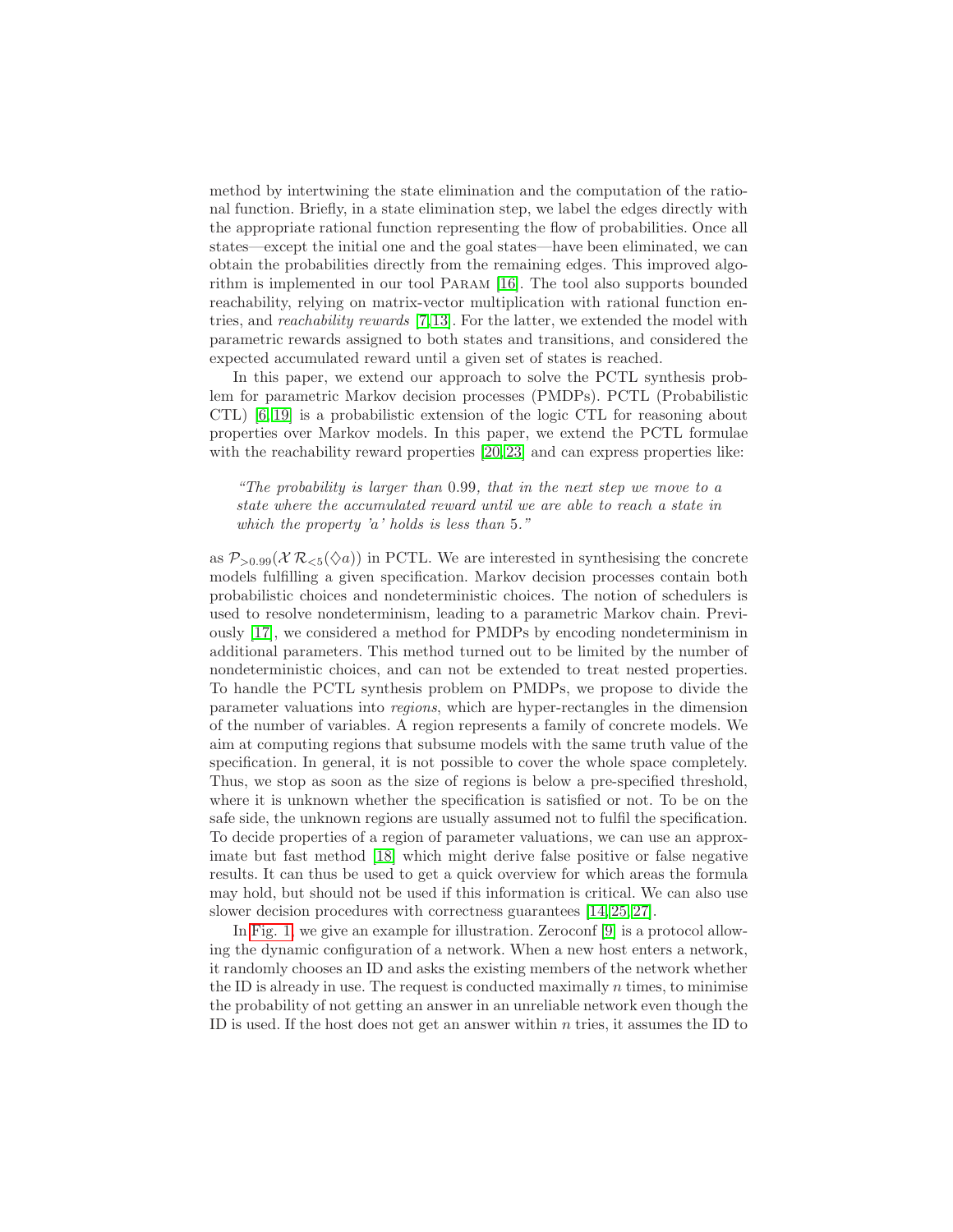be unused. Here, we assume  $n = 10$ . The parameter  $p$  denotes the probability that the host gets no answer in case of a collision, and  $q$  denotes the probability that a chosen ID is already in use. We ask whether the expected number of requests till the protocol terminates (with an either unique or duplicate ID) is below 11. In PCTL (with reward extensions), this property can be expressed as  $\mathcal{R}_{\leq 11}(\Diamond IDConfirmed)$ . In [Fig. 1,](#page-2-0) regions for which this holds (resp. does not hold) are given as white (resp. black) boxes, while the gray boxes are unknown regions. As we can see, an increase of  $p$  or  $q$  leads to an increase of the expected number of trials.

<span id="page-2-0"></span>

Fig. 1. Dividing the parameter space into regions in the Zeroconf example.

To the best of our knowledge, parameter synthesis for PCTL properties in PMDPs has not been handled before. The most closely related work is due to Fribourg and André  $[15]$ : For a given PMDP and an instantiation of the parameters, they compute a scheduler for this instantiation which is optimal for a certain (non-nested) property. Afterwards, they compute the set of parameter evaluations for which the scheduler is still optimal. Compared to their work, we can deal with nested formulae and do not have a fixed scheduler a priori, but use different optimising schedulers for different regions if necessary.

Organisation of the paper. In [Section 2](#page-2-1) we give some preliminaries and define the parametric models and the variant of PCTL used in this paper. Then, in [Section 3,](#page-6-0) we describe our parameter synthesis algorithm. We provide experimental results in [Section 4.](#page-10-0) Finally, [Section 5](#page-13-0) concludes the paper.

# <span id="page-2-1"></span>2 Preliminaries

In this section, we first introduce the definitions of non-parametric Markov models and the logic PCTL. Afterwards, we introduce our parametric extensions and hyper-rectangles needed later for the synthesis problem.

#### <span id="page-2-2"></span>2.1 Non-parametric Models

**Definition 1.** A Markov chain (MC) is a tuple  $\mathcal{D} = (S, s_0, \mathbf{P}, L)$  where S is a finite set of states,  $s_0$  is the initial state,  $\mathbf{P}: S \times S \rightarrow [0,1]$  denotes the probability matrix, where for all  $s \in S$  we require that  $\sum_{s' \in S} \mathbf{P}(s, s') = 1$ . Finally,  $L : S \to$  $2^{AP}$  is a state labelling, mapping states to a subset of a given set of atomic propositions  $AP$ .

<span id="page-2-3"></span>Markov chains are the most basic model class. Next, we consider Markov decision processes which extend MCs by nondeterministic decisions.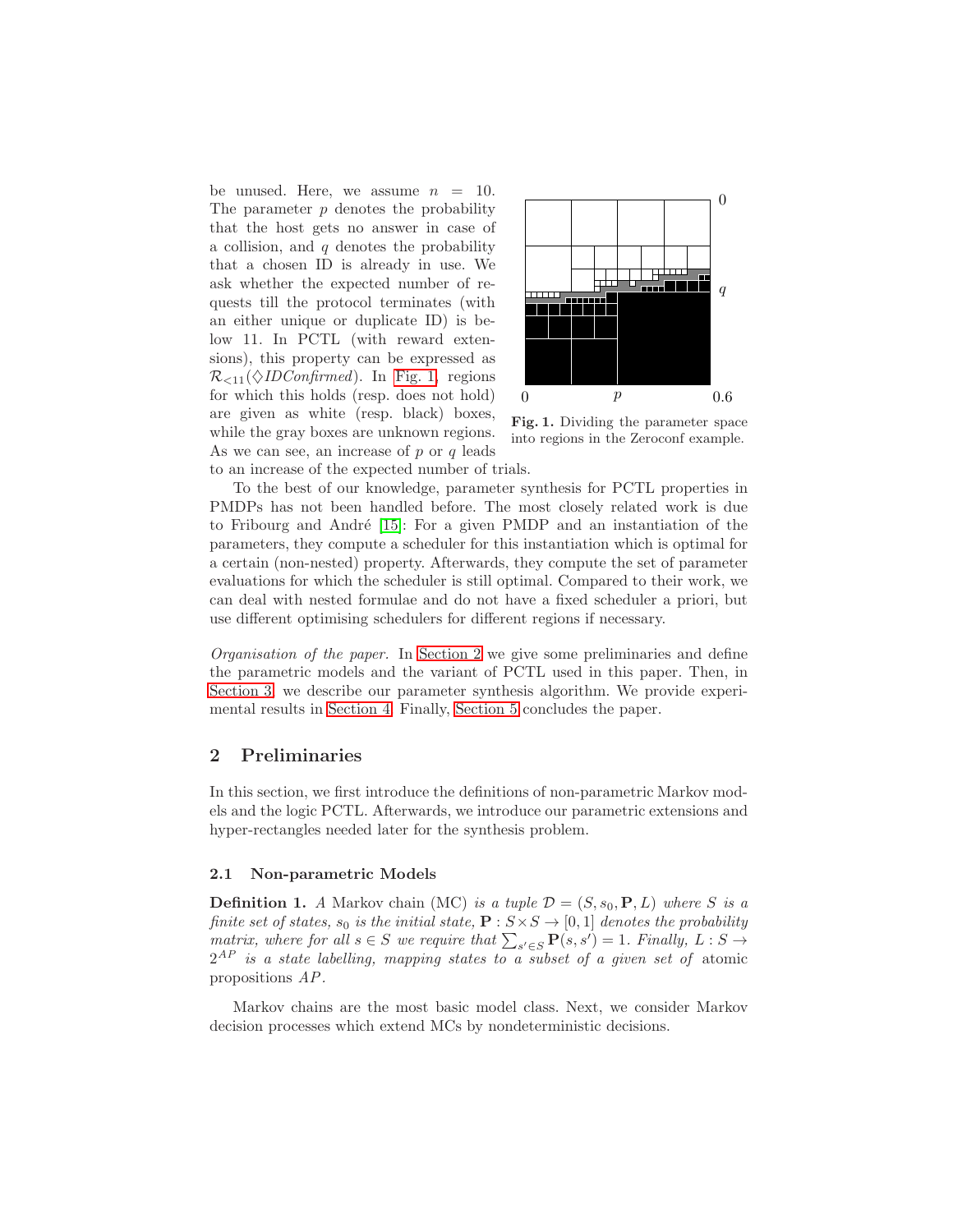**Definition 2.** A Markov decision process (MDP) is defined as a tuple  $\mathcal{M} =$  $(S, s_0, Act, P, L)$  where S, s<sub>0</sub> and L are as for MCs, and Act is a finite set of actions. The transition probability matrix **P** is a function  $\mathbf{P}: S \times Act \times S \rightarrow [0, 1]$ . For all states  $s \in S$  and actions  $\alpha \in Act$ , we require that  $\sum_{s' \in S} \mathbf{P}(s, \alpha, s') \in$  $\sum_{s' \in S} \mathbf{P}(s, \alpha, s') = 1.$  ${0, 1}.$  We also require that for each  $s \in S$  there is at least one  $\alpha \in Act$  with

With  $Act(s) = {\alpha \mid \sum_{s' \in S} P(s, \alpha, s') = 1}$  we specify the set of enabled actions of a state. The nondeterministic choices are resolved by the notion of schedulers. A simple scheduler is a function  $\delta : S \to Act$  assigning one enabled action to each state. A *counting scheduler* is a function  $\delta: S \times [1,n] \to Act$ , for some  $n \in \mathbb{N}$ . Notice that for each  $i \in \{1, ..., n\}$  we have that  $\delta(\cdot, i)$  is a simple scheduler. For our purposes, simple and counting schedulers suffice. A simple scheduler induces an MC from an MDP as follows.

**Definition 3.** Given an MDP  $M = (S, s_0, Act, P, V)$  and a simple scheduler δ, the MC induced by δ is defined as  $\mathcal{M}^{\delta} := (S, s_0, \mathbf{P}^{\delta}, V)$  where the transition matrix  $\mathbf{P}^{\delta}: S \times S \to [0,1]$  is defined by  $\mathbf{P}^{\delta}(s,s') := \mathbf{P}(s,\delta(s),s')$ .

For MDPs with exactly one enabled action for each state, there is a one-to-one correspondence to MCs, so we can consider MCs as a special case of MDPs.

When model checking PCTL formulae, we will have to consider modified versions of our models, in which certain states are made absorbing.

**Definition 4.** Let sink :  $S \rightarrow \{false, true\}$  be a function mapping states to boolean values. For the transition matrix  $P$  of an MDP, we define a transition matrix  $\mathbf{P}[\text{sink}]$  where states s with  $\text{sink}(s) = true$  are made absorbing by setting

$$
\mathbf{P}[\text{sink}](s,\alpha,s') := \begin{cases} \mathbf{P}(s,\alpha,s') \text{ if } \text{sink}(s) = \text{false}, \\ 1 & \text{if } \text{sink}(s) = \text{true} \wedge s = s', \\ 0 & \text{else.} \end{cases}
$$

By skipping the action  $\alpha$  above we get the definition for MCs.

We now extend our models by *rewards*, which can be interpreted as either costs or bonuses, depending on the model under consideration.

Definition 5. A reward structure for an MDP with state space S and action set Act is a partial function  $\mathbf{r} : S \times Act \to \mathbb{R}_{\geq 0}$  assigning a reward to each state and enabled action. For an MC, a reward structure is a function  $\mathbf{r}: S \to \mathbb{R}_{\geq 0}$ assigning a reward to each state.

Similar to the probability matrices, if r is a reward structure for an MDP and  $\delta$  is a simple scheduler, we define  $\mathbf{r}^{\delta}$  such that  $\mathbf{r}^{\delta}(s) = \mathbf{r}(s, \delta(s))$ . Given a function sink :  $S \rightarrow \{true, false\}$  and a reward structure r for an MDP, we let  $\mathbf{r}[\sin k](s,\alpha) = 0$  if  $\sin k(s) = true$  and  $\mathbf{r}[\sin k](s,\alpha) = \mathbf{r}(s,\alpha)$  otherwise. For an MC, we define  $\mathbf{r}[\sinh(s) = 0 \text{ if } \sinh(s) = true \text{ and } \mathbf{r}[\sinh(s) = \mathbf{r}(s) \text{ otherwise.}$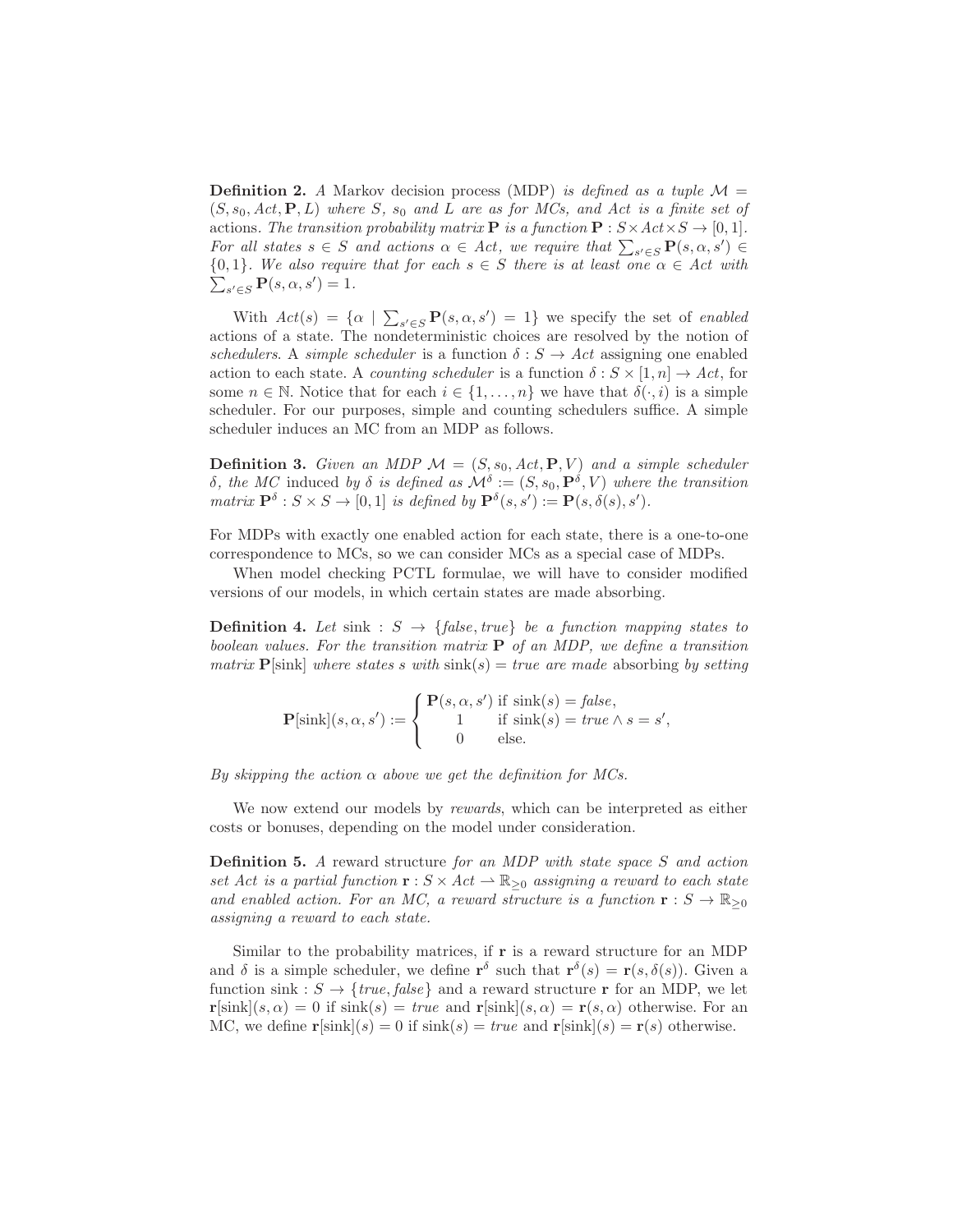## 2.2 Probabilistic CTL

To specify properties, we consider the logic Probabilistic CTL (PCTL) [\[6,](#page-14-0) [19\]](#page-14-9). The syntax is given by:

 $\Phi = \text{true} \mid a \mid \neg \Phi \mid \Phi \land \Phi \mid \mathcal{P}_{\bowtie p}(\varphi) \mid \mathcal{R}_{\bowtie m}(\Diamond \Phi), \quad \varphi = \mathcal{X} \Phi \mid \Phi \mathcal{U} \Phi \mid \Phi \mathcal{U}^{\leq n} \Phi,$ 

where  $\bowtie \in \{<,\leq,\geq,>\}, n \in \mathbb{N}, p \in [0,1], m \in \mathbb{R}$  and  $a \in AP$ . Here,  $\Phi$  is a formula which has a boolean value in a state, whereas  $\varphi$  is interpreted on paths. PCTL can be interpreted on MDPs [\[6\]](#page-14-0).

The truth values of true, a and  $\wedge$  in a state are straightforward. For state s, the formula  $\mathcal{P}_{\bowtie p}(\varphi)$  is fulfilled if for all schedulers the probability of paths which start in s and fulfil  $\varphi$  meets the bound  $\bowtie$  p. For  $\bowtie \in \{<,\leq\}$ , this is equivalent to asking whether the *maximal* probability fulfils  $\bowtie$  p, whereas for  $\bowtie \in \{>, >\}$ we only need to consider the minimal probability.

Given a path, the *next* formula  $\mathcal{X} \Psi$  asks whether on the second state of this path  $\Psi$  holds. The *unbounded until* formula  $\Psi_1 \mathcal{U} \Psi_2$  requires that a state on the path fulfils  $\Psi_2$ , and for all states on the path before that point,  $\Psi_1$  must hold. The *bounded until* formula  $\Psi_1 \mathcal{U}^{\leq n} \Psi_2$  is similar, but additionally requires that  $\Psi_2$  occurs at latest n steps after the first state of the path. The formal semantics of PCTL on MDPs has been introduced by Bianco and De Alfaro [\[6\]](#page-14-0). We write  $\mathcal{M} \models \Phi$  if the initial state of an MDP fulfils the PCTL state formula  $Φ$ . The reachability reward formula [\[20,](#page-14-10) [23\]](#page-14-11)  $\mathcal{R}_{\bowtie m}$  ( $\Diamond$  Ψ) states that the expected accumulated reward until a state satisfying  $\Psi$  is reached should meet the bound  $\Join$  m. The formula holds, if under all schedulers this expectation fulfils  $\Join$  m.

#### 2.3 Parametric Models

We fix  $V = \{x_1, \ldots, x_n\}$  as the set of variables with domain R. With each variable x, we associate a closed interval range $(x) = [L_x, U_x]$  specifying which values of x are valid. An *evaluation* v is a function  $v: V \to \mathbb{R}$  respecting the variable ranges. A *polynomial*  $q$  over  $V$  is a sum of monomials

$$
g(x_1,...,x_n) = \sum_{i_1,...,i_n} a_{i_1,...,i_n} x_1^{i_1} \cdots x_n^{i_n},
$$

where each  $i_j \in \mathbb{N}_0$  and each  $a_{i_1,\dots,i_n} \in \mathbb{R}$ . A rational function f over a set of variables V is a fraction  $f(x_1,...,x_n) = \frac{g_1(x_1,...,x_n)}{g_2(x_1,...,x_n)}$  of two polynomials  $g_1, g_2$ over V. Let  $\mathcal{F}_V$  denote the set of rational functions from V to R. Given  $f \in \mathcal{F}_V$ and an evaluation v, we let  $f\langle v \rangle := f(v(x_1), \ldots, v(x_n))$  denote the rational number obtained by substituting each occurrence of  $x_i$  with  $v(x_i)$ .

We now extend MCs to parametric models [\[11,](#page-14-3) [24\]](#page-14-2). The difference to the original model lies in the extension by parameters and the definition of the probability matrix.

**Definition 6.** A parametric Markov chain (PMC) is defined as a tuple  $\mathcal{D} =$  $(S, s_0, P, L, V)$  where S, s<sub>0</sub> and L are as in [Definition 1,](#page-2-2)  $V = \{x_1, \ldots, x_n\}$  is a finite set of parameters and **P** is the probability matrix  $\mathbf{P}: S \times S \to \mathcal{F}_V$ .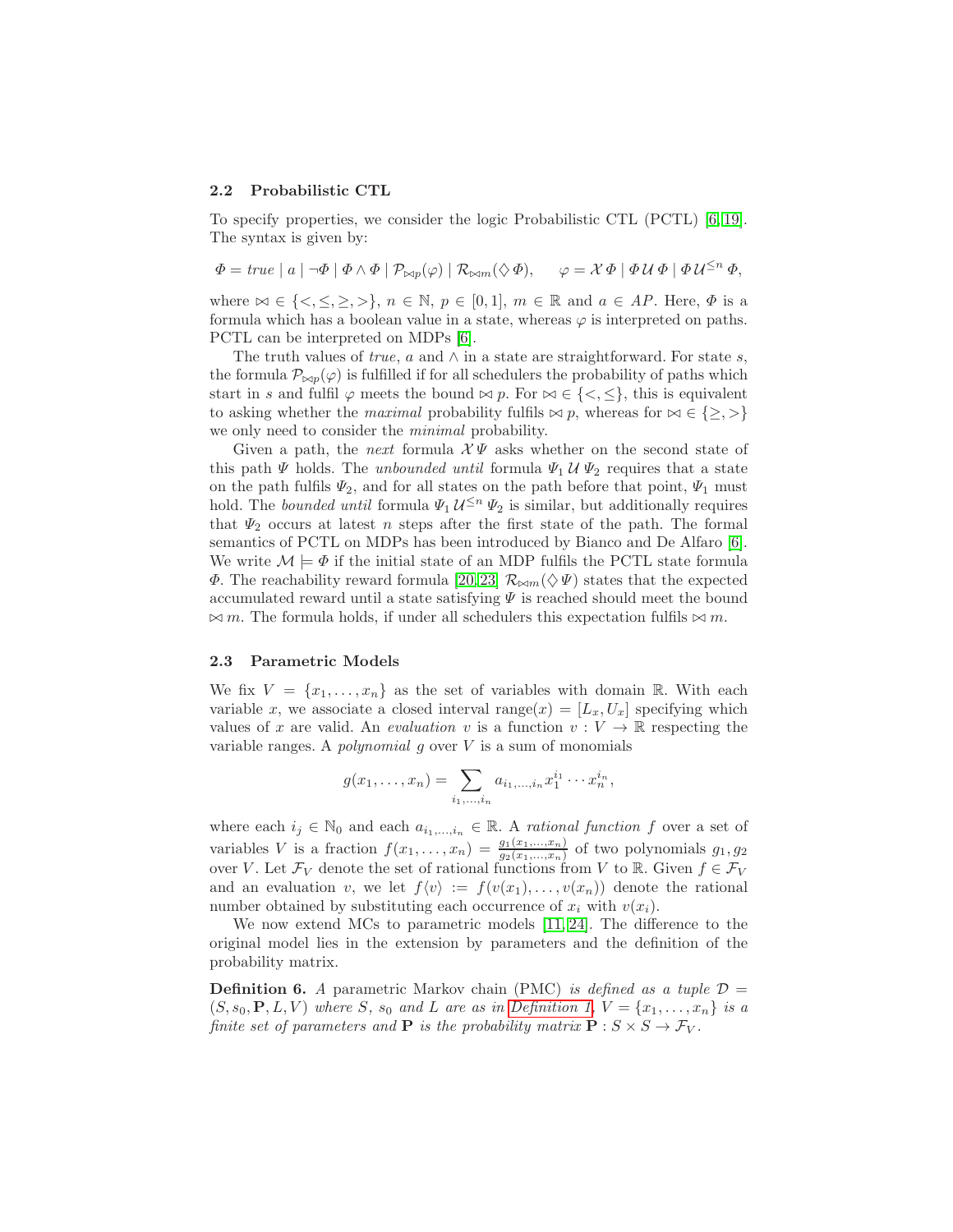A parameter evaluation induces a non-parametric MC from a PMC.

**Definition 7.** Let  $\mathcal{D} = (S, s_0, P, L, V)$  be a PMC. The MC  $\mathcal{D}_v$  induced by an evaluation v is defined as  $\mathcal{D}_v := (S, s_0, \mathbf{P}_v, L)$  where the transition matrix  $\mathbf{P}_v : S \times S \to [0,1]$  is given by  $\mathbf{P}_v(s, s') := \mathbf{P}(s, s')\langle v \rangle$  if this matrix fulfils the requirements of [Definition 1.](#page-2-2)

We already considered [\[16,](#page-14-6) [17\]](#page-14-5) how to compute a rational function which represents the unbounded reachability probability from the initial state to a set of target states in a PMC. Evaluating this rational function with a certain parameter evaluation leads to the same result as first computing the induced PMCs and then computing the probability in this model. With a simple extension of our previous techniques, we can compute reachability values for all states of the model at the same time, which is necessary when checking nested formulae. Below we define parametric MDPs.

**Definition 8.** A parametric Markov decision process (PMDP) is a tuple  $\mathcal{M} =$  $(S, s_0, Act, P, L, V)$  where S, s<sub>0</sub>, L and V are as for PMCs, and Act is a finite set of actions. The transition matrix **P** is of the form  $\mathbf{P}: S \times Act \times S \rightarrow F_V$ .

As for PMCs, we introduce the MDP induced by a valuation function.

**Definition 9.** Given a PMDP  $\mathcal{M} = (S, s_0, Act, P, L, V)$  and an evaluation v, the MDP induced by v is defined by  $\mathcal{M}_v := (S, s_0, Act, \mathbf{P}_v, L)$  where  $\mathbf{P}_v$ :  $S \times Act \times S \rightarrow [0,1]$  is defined by  $\mathbf{P}_v(s,\alpha,s') := \mathbf{P}(s,\alpha,s')\langle v \rangle$ . For  $\mathbf{P}_v$ , the requirements of [Definition 2](#page-2-3) must be fulfilled.

The notions of making a state absorbing as well as models and rewards induced by a scheduler are defined as in the non-parametric models. We allow reward structures to take rational functions as values. In turn, for an evaluation v, we define  $\mathbf{r}_v$  as  $\mathbf{r}_v(s, \alpha) := \mathbf{r}(s, \alpha)\langle v \rangle$  or  $\mathbf{r}_v(s) := \mathbf{r}(s)\langle v \rangle$  respectively. As required by the optimality equation used in the later model checking algorithm, we assume nonnegative rewards, i.e.,  $\mathbf{r}_v \geq 0$ , for all evaluations under consideration.

We assume that our evaluation functions fulfil the following assumption.

**Assumption 1.** Let v be an evaluation function and let  $P$  be the probability matrix of a PMC or PMDP. Then no transition probability of  $P_v$  is zero or one, except this entry is zero or one for any evaluation.

Our assumption guarantees that the structure of the underlying graph of **P** remains unchanged from  $v$ . In other words, a transition with a parameter should not disappear (due to the null probability) no matter what value it takes. It excludes extreme

<span id="page-5-1"></span><span id="page-5-0"></span>

Fig. 2. Example PMC of Assumption 1.

cases such as when  $x = 0$  or  $x = 1$  (see [Fig. 2\)](#page-5-0). This is not a severe restriction, as such cases are seldom interesting in practice: They correspond to cases where an error happens either not at all or with certainty. These corner cases can be treated separately, with exponential blow-up in the number of variables, by fixing each such possible evaluation combinations before applying our approach.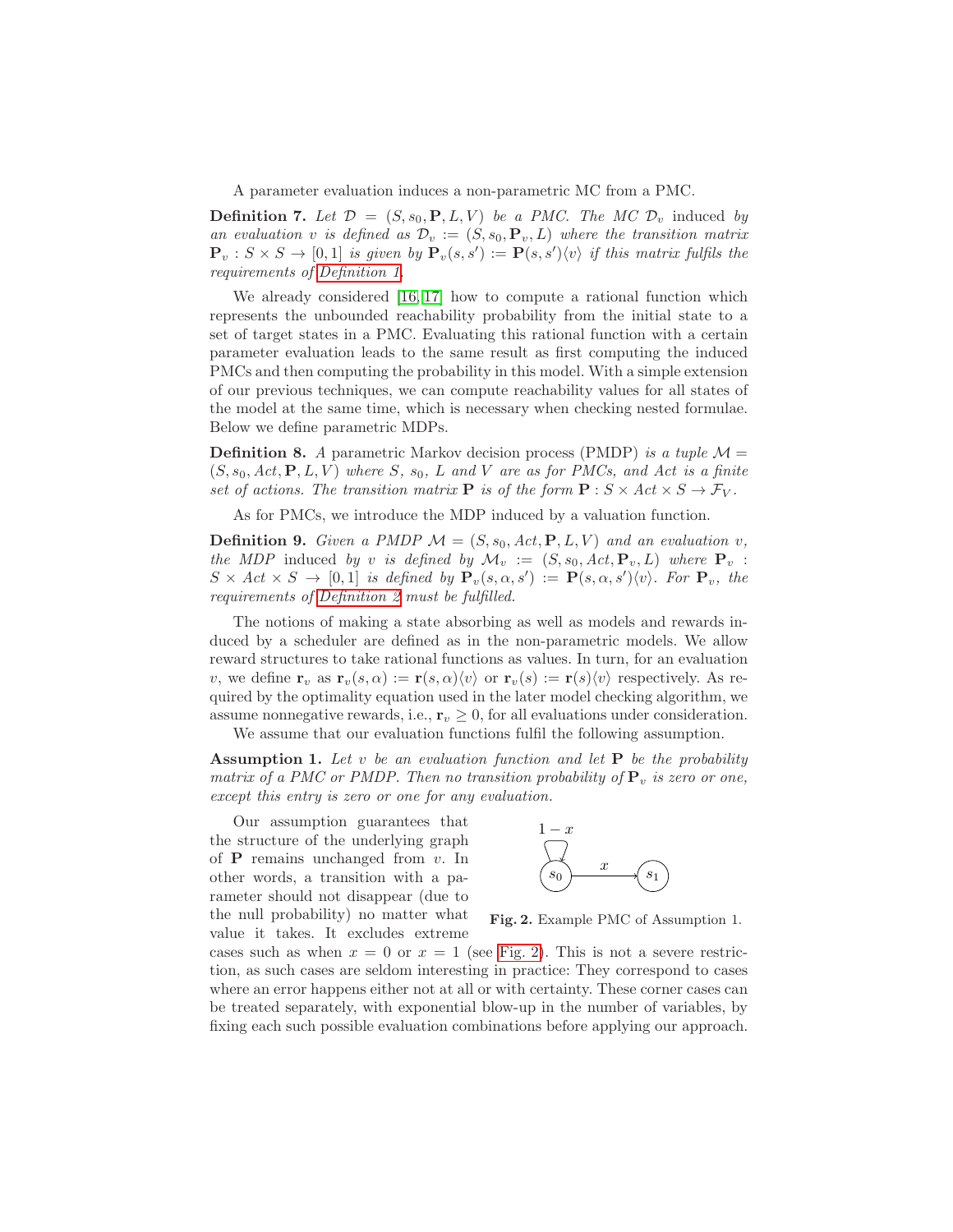#### <span id="page-6-1"></span>2.4 Hyper-rectangles

A region is a high-dimensional rectangle  $r = \mathsf{X}_{x \in V}[l_x, u_x]$  such that for all  $x \in V$  it is  $[l_x, u_x] \subseteq \text{range}(x)$ . A region represents those evaluations v with  $v(x) \in [l_x, u_x]$  for all  $x \in V$ : In this case, we write  $v \in r$ . We define the *centre* of a region  $r = \underset{x \in V}{\times} [l_x, u_x]$  by centre $(r)(x) := \frac{l_x + u_x}{2}$  for  $x \in V$ . Later on, we might have to split a region  $r$  into several smaller parts, provided  $r$  is too coarse with respect to a property, i.e., we are not sure whether the property holds for all evaluations it represents. For this, we introduce the splitting function. For  $A \subseteq V$ , we let

$$
INT_2(r, x, A) := \begin{cases} \{ [l_x, u_x] \} & \text{if } x \notin A, \\ \{ [l_x, \text{centre}(r)(x)], [\text{centre}(r)(x), u_x] \} & \text{if } x \in A \end{cases}
$$

be the function dividing the interval  $[l_x, u_x]$  (of region r) on dimension  $x \in A$ into two halves. Define

$$
split(r, 2, A) := \left\{ \bigtimes_{x \in V} Int_x \mid \forall x \in V. Int_x \in INT_2(r, x, A) \right\}
$$

as the set of split (small) regions, or sub-regions. Moreover,  $\text{INT}_m(r, x, A)$  and  $split(r, m, A)$  for  $m > 2$  can be defined in a very similar way, where they equally divide the interval in each dimension for each  $x \in A$  into m sub-intervals and compute the set of m-divided regions, respectively. The set  $A$  will be skipped in case of  $A = V$ , and we also write split(*r*) for split(*r*, 2).

We define the *volume*  $\mu$  of a region  $r = \mathsf{X}_{x \in V}[l_x, u_x]$  in a straight-forward way by setting  $\mu(r) := \prod_{x \in V} \frac{u_x - l_x}{U_x - L_x}$ . This way, the volume is the product of the relative lengths of sides of the hyper-rectangle. For a set  $K = \{r_1, \ldots, r_n\}$  of regions, we define  $\mu(K) := \sum_{i=1}^n \mu(r_i)$ .

A decision procedure is a tool deciding the validity of formulae for a given region. There exist both approximate decision procedures [\[18\]](#page-14-12) as well as precise ones [\[14,](#page-14-13) [25,](#page-14-14) [27\]](#page-14-15). Consider a predicate *constraint* :=  $f \bowtie q$  where f is a rational function over the variables in  $V, \bowtie \in \{ \langle \leq, \leq \rangle \geq \}$  and  $q \in \mathbb{R}$ . Let r be a given region. For an evaluation v, with constraint $\langle v \rangle$  we denote  $f\langle v \rangle \bowtie q$ , i.e., the constraint obtained under the valuation  $v$ . We assume that we are given a decision procedure  $\text{CHECK}(constraint, r)$  which

- returns true only if for all  $v \in r$  we have that constraint $\langle v \rangle$  is true, and
- returns false in case this does not hold or the result can not be decided.

## <span id="page-6-0"></span>3 Synthesis for PCTL

In this section we present the algorithm for synthesising PCTL formulae against PMDPs. The main routine of the algorithm is given in [Algorithm 1.](#page-7-0) It maintains a set unprocessed of regions for which the result is still unknown, initially containing only  $\mathsf{X}_{x\in V}$  range(x). Then, it takes a largest region out of this set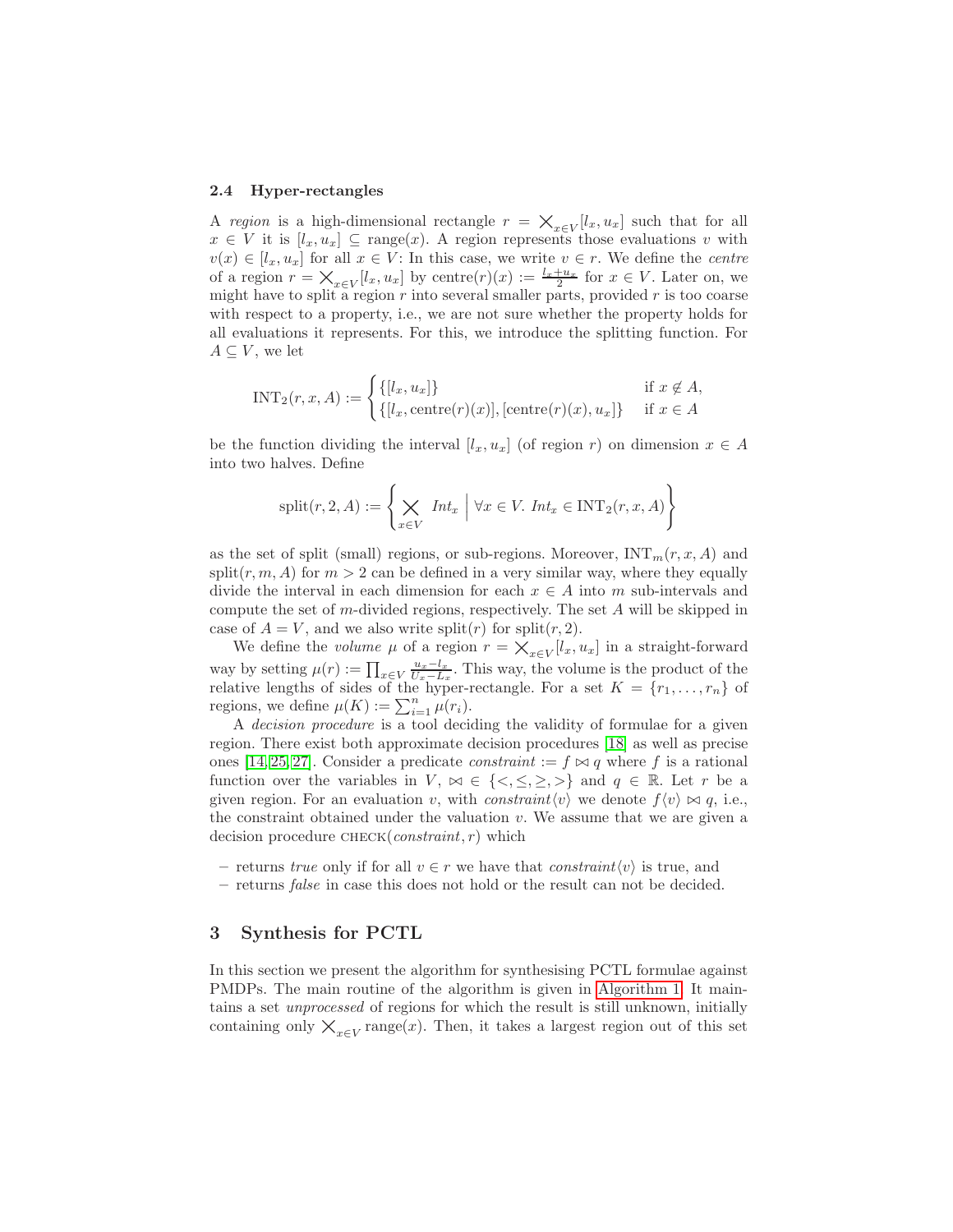## <span id="page-7-0"></span>Algorithm 1:  $\text{MAN}(\mathcal{M} = (S, s_0, Act, P, V), \Phi, \varepsilon)$

```
unprocessed := {\{\mathsf{X}_{x\in V} \text{range}(x)\}}result := \emptysetwhile \mu(unprocessed) > \varepsilon do
choose one largest r \in unprocessed
unprocessed := unprocessed \setminus \{r\}b := \text{CHECKSTATE}(r, \Phi)if b = ? then
 | unprocessed := unprocessed ∪ split(r)else
   result := result \cup \{(r, b)\}\return result
```
and tries to decide its value using the procedure CHECKSTATE. If CHECKSTATE returns a definite answer, the pair  $(r, b)$  is added to *result*. In this case, the truth value for a state  $s$  is the same for all non-parametric MDPs represented by  $r$ . Then,  $b(s)$  maps each state s to this truth value, which is constant within the region. If ? is obtained, we split the region and add the newly generated regions to unprocessed. The procedure is repeated until the volume of unprocessed is smaller than  $\varepsilon$ .

[Algorithm 2](#page-8-0) describes the procedure CHECKSTATE discussed above. If successful, it returns a function mapping each state to either true or false. It may also return ? if either the truth value is different for certain parts of the region, or the truth values can not be decided for the whole region at once. Notice that for two functions  $b, b' : S \to \{true, false, ?\}$ , the boolean connectors  $b \wedge b'$ , etc. are to be understood state-wise, that is  $(b \wedge b')(s) = b(s) \wedge b'(s)$ , etc. For  $\wedge$ and  $\neg$  operations, the result is always ? in case one of the operands is ?. For  $\bowtie \in \{ \langle \leq, \leq \rangle \geq \},\$  we define the negation as  $\overline{\leq} := \geq, \overline{\leq} := \rangle, \geq := \langle \leq \rangle := \leq$ . Boolean formulae are trivial. Below we discuss the probabilistic and reward formulae.

Since the maximal and minimal probabilities are dual, in the rest of the paper we will only consider the minimal properties and set  $\bowtie \in \{>, \geq\}$  for simplicity.

## 3.1 Reward formula  $\mathcal{R}_{\bowtie m}(\lozenge \Psi)$

Recursively, we first compute  $reach := \text{CHECKSTATE}(r, \Psi)$ . Then, we instantiate the PMDP with reward structure at centre( $r$ ) where  $r$  is the region under consideration. We obtain a non-parametric MDP, from which we compute the minimising scheduler. It is well-known that simple schedulers are sufficient to minimise (or maximise) reachability rewards for MDPs [\[8,](#page-14-18) [10,](#page-14-19) [29,](#page-14-20) [30\]](#page-14-21). The procedure MINREACHREWSCHED returns this simple scheduler  $\delta$  such that the reachability reward is minimised for each state in the induced MDP with respect to the evaluation centre(*r*). A PMC  $\mathcal{M}^{\delta}$  is further induced under this simple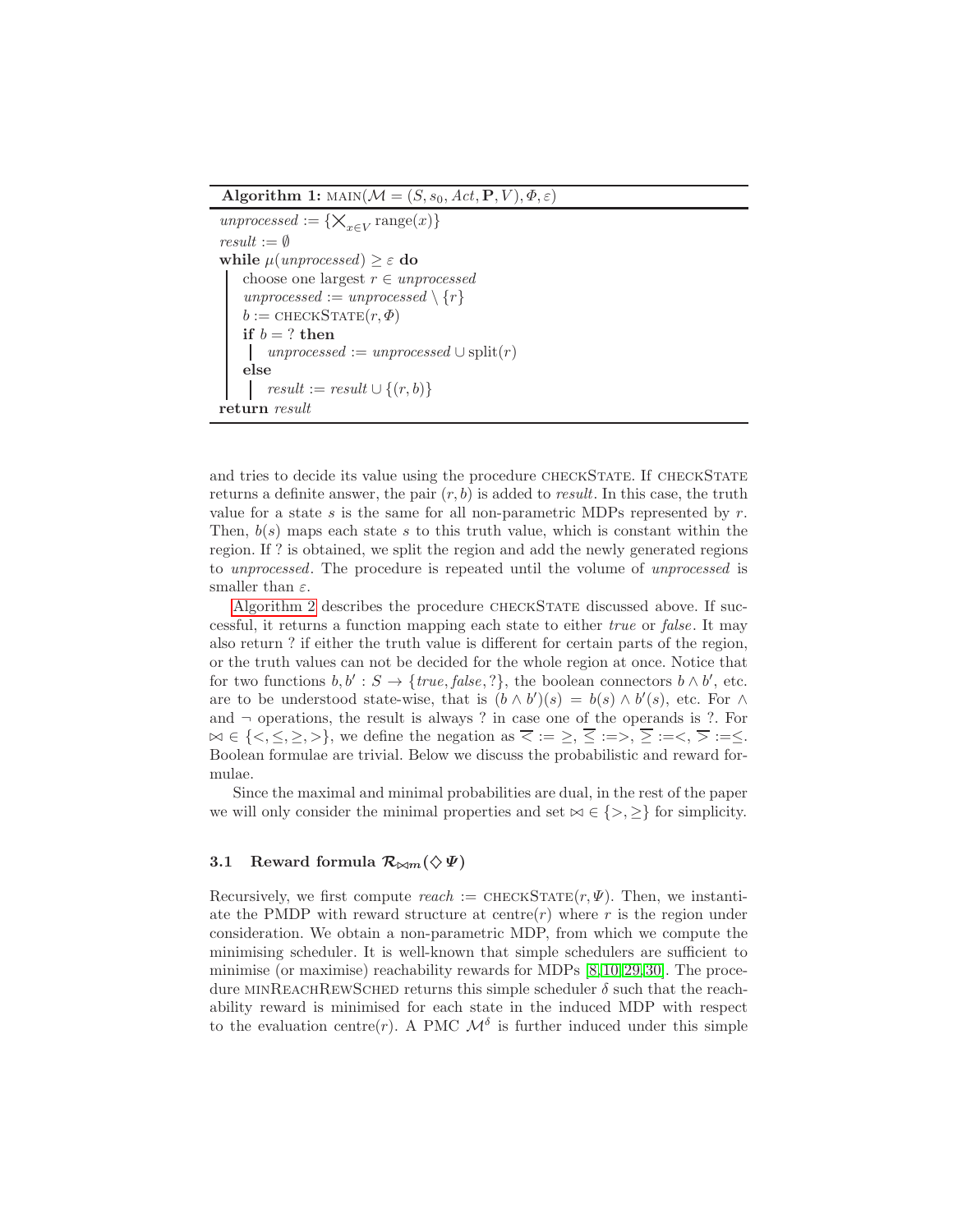<span id="page-8-0"></span>switch  $\Phi$  do

case a return b such that  $b(s) = (\text{if } a \in AP(s) \text{ then true else false})$ case  $\neg \Psi$  return  $\neg$ CHECKSTATE $(r, \Psi)$ case  $\Psi_1 \wedge \Psi_2$  return CHECKSTATE $(r, \Psi_1) \wedge$ CHECKSTATE $(r, \Psi_2)$ case  $\mathcal{P}_{\bowtie p}(\varphi)$  $val := \text{COMPUTEPROB}(r, \varphi)$ if  $val = ?$  then return ? for  $s \in S$  do  $b(s) :=$  $\sqrt{ }$  $\left\langle \right\rangle$  $\mathcal{L}$ true if CHECK(val(s)  $\bowtie$  p, r), false if CHECK $(val(s) \boxtimes p, r),$ ? else if  $∃s.b(s) = ?$  then return ? else return b case  $\mathcal{R}_{\bowtie m}(\lozenge \varPsi)$  $reach := \text{CHECKSTATE}(r, \Psi)$ if  $reach = ?$  then return ?  $c := \text{centre}(r)$  $\delta := \text{MINREACHREWSCHED}(\mathbf{P}_c[reach], \mathbf{r}_c[reach], reach)$  $optRow := \text{REACHREW}(\mathbf{P}^{\delta}[reach], \mathbf{r}^{\delta}[reach], reach)$ for  $s \in S$ ,  $\alpha \in \text{Act}(s)$  do  $checkRow(s) := \mathbf{r}[\mathit{reach}](s, \alpha) + \sum_{s' \in S} \mathbf{P}[\mathit{reach}](s, \alpha, s') \cdot \mathit{optRow}(s')$ valid := valid  $\land$  CHECK(optRew(s)  $\leq$  checkRew(s), r) if ¬valid then return ? for  $s \in S$  do  $b(s) :=$  CHECK( $\text{optRow}(s) \bowtie m, r$ ) if  $∃s.b(s) = ?$  then return ? else return b

scheduler  $\delta$ , with the corresponding matrix  $\mathbf{P}^{\delta}$ . Using REACHREW, we compute the parametric reachability rewards function  $\text{optRow}: S \to \mathcal{F}_V$  in this induced PMC (as in a previous publication [\[17\]](#page-14-5)).

Recall that the scheduler  $\delta$  is minimising with respect to the evaluation centre $(r)$ . Our next for loop checks whether this is also the case for all evaluations in the region r. It works in a similar way as the optimality equation [\[26,](#page-14-1)[30\]](#page-14-21). For all states s and enabled actions  $\alpha$ , we check whether  $\delta$  is indeed minimising, but this time for all concrete models represented by the region, through the decision procedure CHECK. In more detail, if the obtained reward  $checkRew(s)$  in the **for** loop satisfies the constraint  $optRew(s) \leq checkRew(s)$  for each concrete model in the region, then indeed  $\delta(s)$  is minimising. In this case we have proven that  $\delta$  is locally optimal for each state, which induces global optimality of the current scheduler.

## 3.2 Probabilistic formula  $\mathcal{P}_{\bowtie p}(\varphi)$

The function COMPUTEPROB, in [Algorithm 3,](#page-9-0) returns a function mapping each state s to the minimal probability of all paths which fulfil  $\varphi$  when starting in s. Again, if this value can not be decided, the result is ?. The functions work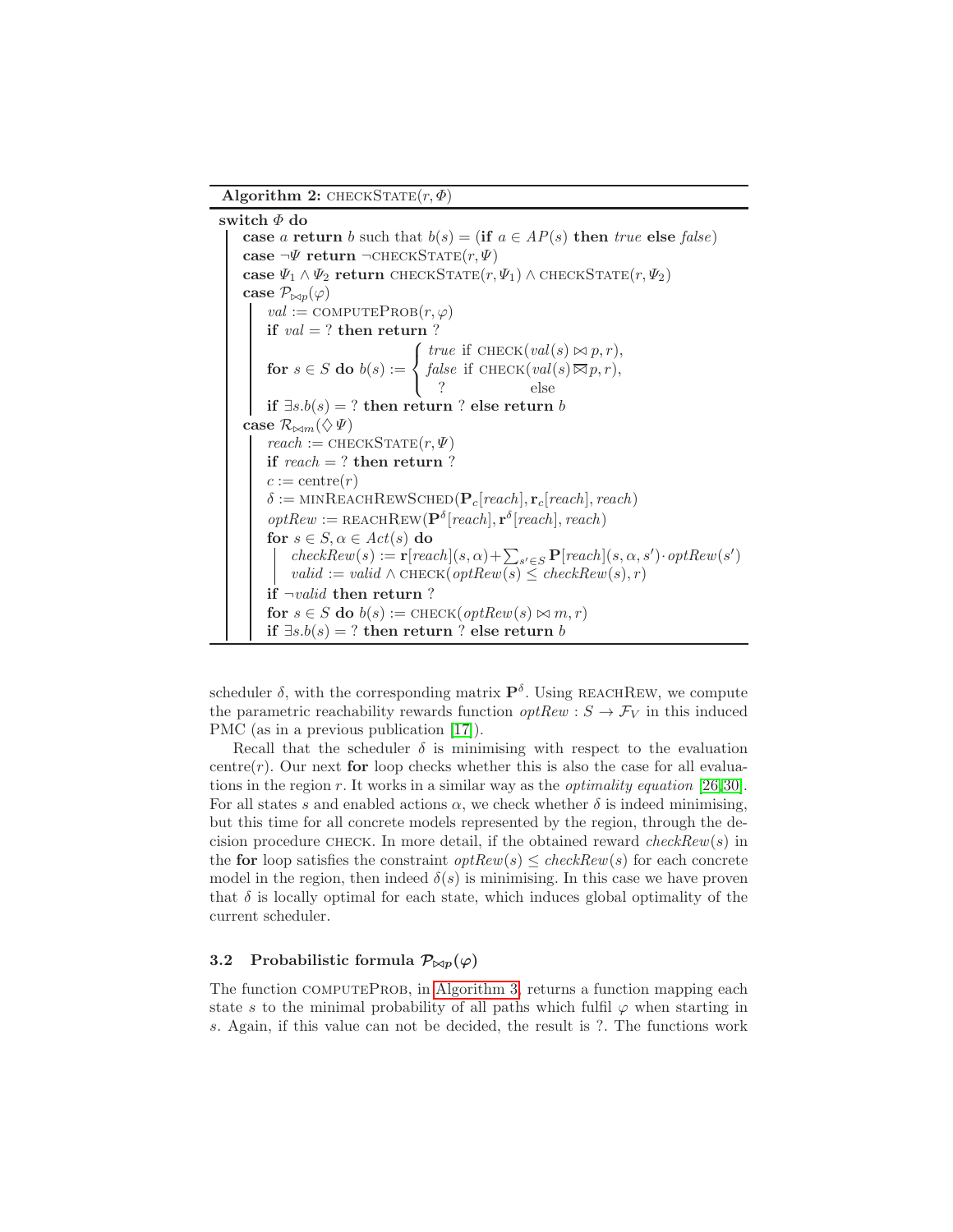recursively: The cases for atomic propositions, negation and conjunction are as for usual model checking procedures. For  $\mathcal{P}_{\bowtie p}(\varphi)$ , we use the procedure CHECK discussed in [Section 2.4](#page-6-1) to decide the truth value for each state, if this is possible.

## <span id="page-9-0"></span>Algorithm 3: COMPUTEPROB $(r, \varphi)$

| switch $\varphi$ do                                                                                                                                                     |  |  |  |  |  |
|-------------------------------------------------------------------------------------------------------------------------------------------------------------------------|--|--|--|--|--|
| case $\Psi_1 \mathcal{U} \Psi_2$                                                                                                                                        |  |  |  |  |  |
| $left :=$ CHECKSTATE $(r, \Psi_1)$ , $right :=$ CHECKSTATE $(r, \Psi_2)$                                                                                                |  |  |  |  |  |
| if $(left = ? \text{ or } right = ?)$ then return ?                                                                                                                     |  |  |  |  |  |
| $c := \text{centre}(r)$                                                                                                                                                 |  |  |  |  |  |
| $\delta := \text{MINUREACHSCHED}(\mathbf{P}_c[\neg left \lor right], right)$                                                                                            |  |  |  |  |  |
| $optProb := \text{UREACHPROB}(\mathbf{P}^{\delta} \mid \neg left \lor right), right)$                                                                                   |  |  |  |  |  |
| $valid := true$                                                                                                                                                         |  |  |  |  |  |
| for $s \in S$ , $\alpha \in Act(s)$ do                                                                                                                                  |  |  |  |  |  |
| $checkProb(s) := \sum_{s' \in S} \mathbf{P}[\neg left \lor right](s, \alpha, s') \cdot optProb(s')$                                                                     |  |  |  |  |  |
| valid := valid $\land$ CHECK( $optProb(s) \leq checkProb(s), r$ )                                                                                                       |  |  |  |  |  |
| if <i>valid</i> then return <i>optProb</i> else return ?                                                                                                                |  |  |  |  |  |
| case $\Psi_1 \mathcal{U}^{\leq n} \Psi_2$                                                                                                                               |  |  |  |  |  |
| $left :=$ CHECKSTATE $(r, \Psi_1)$ , $right :=$ CHECKSTATE $(r, \Psi_2)$                                                                                                |  |  |  |  |  |
| if $(left = ? \text{ or } right = ?)$ then return ?                                                                                                                     |  |  |  |  |  |
| $c := \text{centre}(r)$                                                                                                                                                 |  |  |  |  |  |
| $\delta := \text{MINBREACHSCHED}(\mathbf{P}_c[\neg left \lor right], right)$                                                                                            |  |  |  |  |  |
| forall the s do $optProb(s) :=$ if $right(s)$ then 1 else 0                                                                                                             |  |  |  |  |  |
| $valid := true$                                                                                                                                                         |  |  |  |  |  |
| for $step = n, , 1$ do                                                                                                                                                  |  |  |  |  |  |
| $optProb' := \mathbf{P}^{\delta(\cdot, step)}[\neg left \lor right] \cdot optProb$                                                                                      |  |  |  |  |  |
| for $s \in S$ , $\alpha \in Act(s)$ do                                                                                                                                  |  |  |  |  |  |
| $checkProb(s) := \sum_{s' \in S} \mathbf{P}[\neg left \lor right](s, \alpha, s') \cdot optProb(s')$<br>valid := valid $\land$ CHECK(optProb'(s) $\leq$ checkProb(s), r) |  |  |  |  |  |
| $optProb := optProb'$                                                                                                                                                   |  |  |  |  |  |
| if <i>valid</i> then return <i>optProb</i> else return ?                                                                                                                |  |  |  |  |  |

In COMPUTEPROB, for  $\Psi_1 \mathcal{U} \Psi_2$  we compute a minimising scheduler to fulfil the unbounded until formula for the centred parameter evaluation, using standard means, by calling MINUREACHSCHED. Notice that the minimising scheduler is a simple scheduler, which suffices for minimal reachability probabilities [\[6\]](#page-14-0). By uReachProb, we compute the reachability probability of the PMC induced by this scheduler (as in a previous work [\[17\]](#page-14-5)). Note that the probability obtained this way is only valid for parameter evaluations which fulfil [Assumption](#page-5-1) 1. Afterwards, we use another optimality equation [\[4\]](#page-14-22) to check whether the decision is minimal for all parameter evaluations of the region.

For the bounded until  $\Psi_1 \mathcal{U}^{\leq n} \Psi_2$ , we need to consider the minimum over all counting schedulers. We compute the minimising scheduler for one instantiation.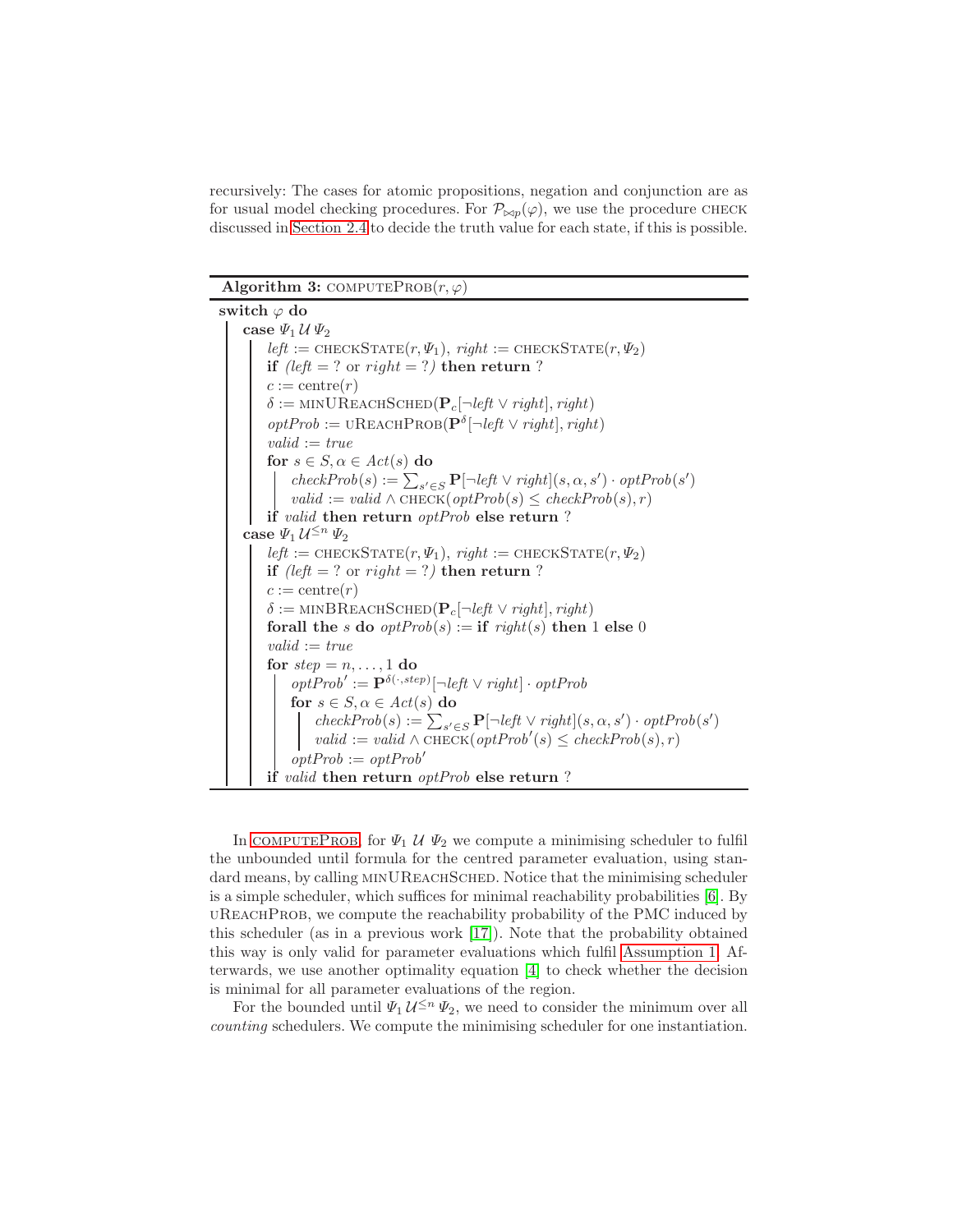Afterwards, we use a recursive (backward) characterisation [\[2\]](#page-13-1) to prove that for each step the choices the scheduler takes are indeed optimal for the whole parameter region. We leave out the case  $\mathcal{X}\Psi$ , as it can be handled by a simpler variant of the algorithm for the bounded until.

## 3.3 Termination and Correctness

<span id="page-10-1"></span>To guarantee termination of our algorithm, we need the following assumption.

**Assumption 2.** Let  $r_0 := \bigtimes_{x \in V} \text{range}(x)$  denote the initial region, and  $\varepsilon$  the given precision. We assume that there exists  $m \in \mathbb{N}$  with the following property. There exists a set  $K \subseteq \text{split}(r_0, m)$  of regions such that 1.) for all regions  $r \in K$ , either for all evaluations  $v \in r$  it is  $\mathcal{M}_v \models \Phi$ , or for all evaluations  $v \in r$  it is  $\mathcal{M}_v \not\models \Phi$ , 2.)  $\mu(K) > 1 - \varepsilon$  and 3.) the decision procedure is able to decide all constraints occurring during the parameter synthesis of all regions  $r \in K$ .

The assumption requires that by repeated splitting we arrive at a sufficiently large set of regions (with volume larger than  $1 - \varepsilon$ ) in which each state has a constant truth value, decidable by the (possibly incomplete) decision procedure. It is similar to an assumption used to reason about the quasi-decidability of hybrid systems [\[28\]](#page-14-23). In case the assumption is valid, the following lemma guarantees termination.

<span id="page-10-2"></span>**Lemma 1.** Let M be a PMDP,  $\Phi$  be a PCTL formula and  $\varepsilon > 0$  the analysis precision. Then [Algorithm 1](#page-7-0) terminates in finite time with this input, given that [Assumption 2](#page-10-1) holds.

<span id="page-10-3"></span>[Lemma 1](#page-10-2) follows by a simple structural induction on the formula, provided [Assumption 2](#page-10-1) holds. We now state the correctness of the algorithm.

**Lemma 2.** Let  $M = (S, s_0, Act, P, V)$  be a PMDP,  $\Phi$  be a PCTL state formula and  $\varepsilon > 0$  the analysis precision. Further, assume we are using a precise decision procedure. Then [Algorithm 1](#page-7-0) is correct in the following sense. For each tuple  $(r, b)$  of the result, and for each  $v \in r$  for which  $\mathcal{M}_v$  is a valid MDP and for which [Assumption 1](#page-5-1) is valid, we have  $\mathcal{M}_v \models \Phi$  iff  $b(s_0)\langle v \rangle = true$ .

Notice that its correctness does not depend on [Assumption 2,](#page-10-1) thus the result is correct also in case termination is not guaranteed. The proof of the correctness of [Lemma 2](#page-10-3) also follows by structural induction. For atomic propositions and boolean connectors, the induction step is trivial. For until and reachability rewards, we use the correctness of the corresponding optimality equations.

# <span id="page-10-0"></span>4 Experiments

We implemented the model checking procedure of [Algorithm 1](#page-7-0) in a prototypical way in our tool PARAM  $2.0\alpha$ . For the analysis to be feasible, it was necessary to implement a number of optimisations. We minimise induced PMCs using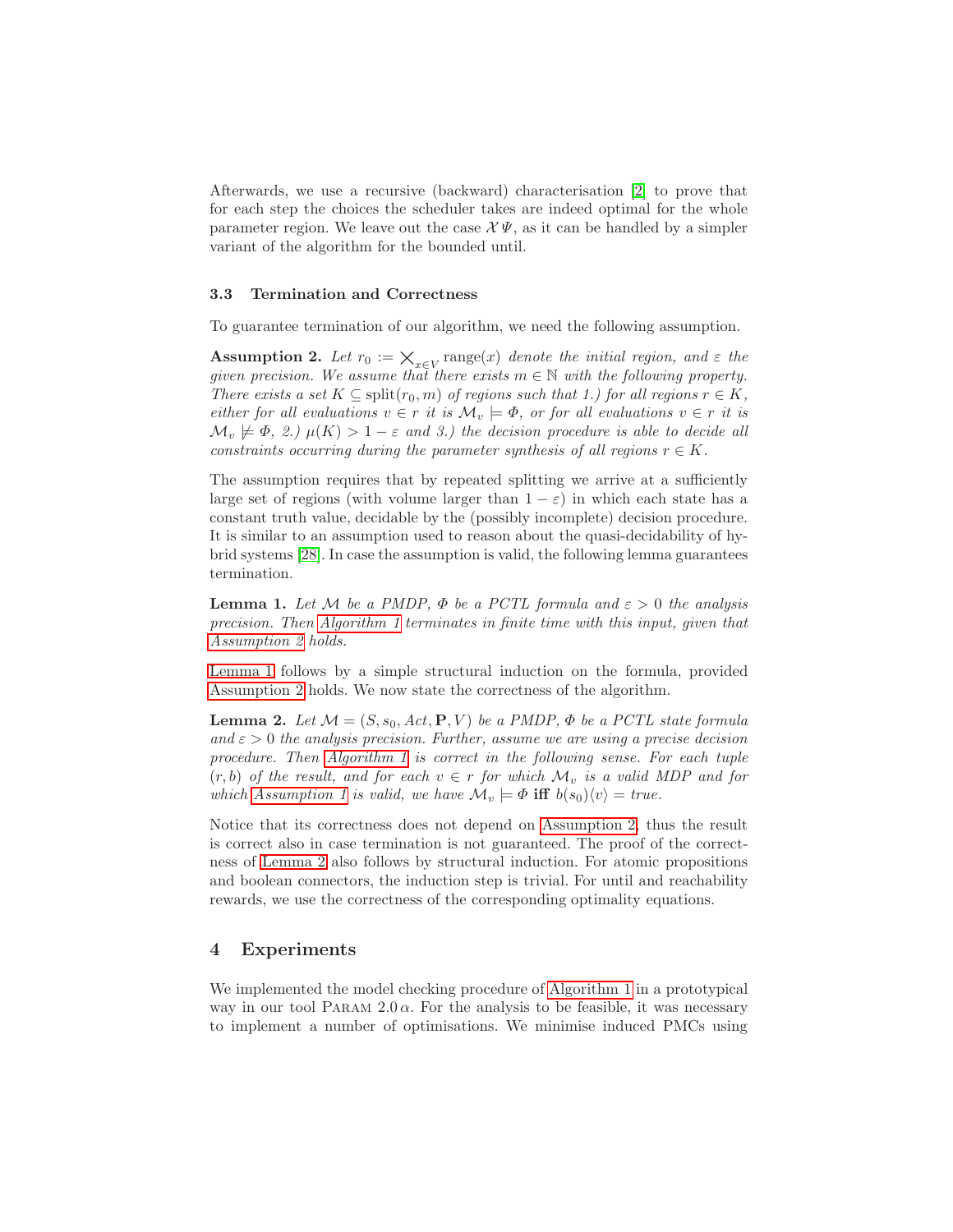weak [\[3\]](#page-14-24) or strong [\[12\]](#page-14-25) bisimulation. We use a caching technique to avoid computing reachability probabilities in PMCs twice, in case the same PMCs are induced from several calls to CHECKSTATE or CHECKREGION. We also reuse known truth values of constraints. Because we usually have to split large regions into smaller ones anyway, we do some pre-checks whether the truth value may be constant. To minimise the number of regions to be considered, and thus the overall time, we split regions along one widest side, i.e.,  $\text{split}(r, 2, \{x\})$  with variable x representing the (or a) widest side. For the case study under consideration, we extended an approximate decision method [\[18\]](#page-14-12), which does not guarantee correctness. Initial experiments with exact solvers have not been successful, as verifying a single region did not terminate within several minutes. In the method used, for a constraint  $f \bowtie q$  we evaluate f in the corners of the region as well as some randomly chosen points inside. The more points we evaluate, the more unlikely is a wrong result, but still correctness cannot be guaranteed formally.

We applied the implementation on a randomised consensus shared coin protocol by Aspnes and Herlihy [\[1\]](#page-13-2), based on an existing Prism model [\[22\]](#page-14-26). In this case study, there are  $N$  processes sharing a counter  $c$ , which initially has the value 0. In addition, a value K is fixed for the protocol. Each process i decides to either decrement the counter with probability  $p_i$  or to increment it with probability  $1 - p_i$ . In contrast to the original PRISM model, we do not fix the  $p_i$  to  $\frac{1}{2}$ , but use them as parameters of the model. After writing the counter, the process reads the value again and checks whether  $c \leq -KN$  or  $c \geq KN$ . In the first case, the process votes 1, in the second it votes 2. In both cases, the process stops afterwards. If neither of the two cases hold, the process continues its execution. As all processes which have not yet voted try to access the counter at the same time, there is a nondeterministic choice on the access order.

A probabilistic formula. As the first property, we ask whether for each execution of the protocol the probability that all processes finally terminate with a vote of 2 is at least  $\frac{K-1}{2K}$ . With appropriate atomic propositions finished and allCoinsEqualTwo, this property can be expressed as  $\mathcal{P}_{\geq \frac{K-1}{2K}}(true \mathcal{U})(\text{finished } \wedge$ allCoinsEqualTwo)). For the case  $N = 2$  and  $K = 2$ , we give results in [Fig. 3.](#page-11-0)

<span id="page-11-0"></span>

**Fig. 3.** Randomised consensus:  $\mathcal{P}_{\geq \frac{K-1}{2K}}(\text{true } \mathcal{U}(\text{finshed} \wedge \text{allCoins} \mathcal{E} \text{qual} \mathcal{T} \text{wo})).$ 

The leftmost part of the figure provides the minimal probabilities among all schedulers that all processes terminate with a vote of 2, depending on the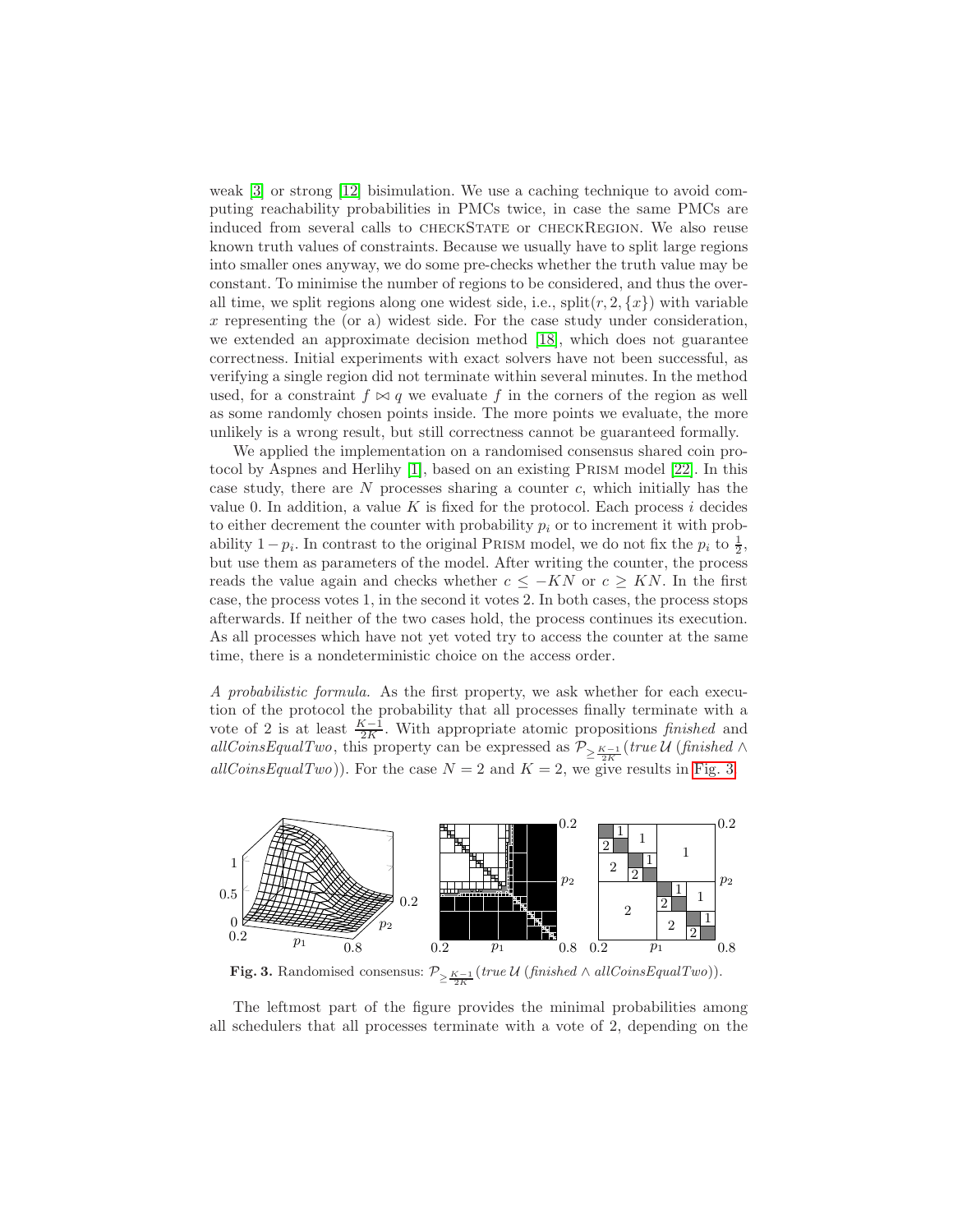parameters  $p_i$ . With decreasing  $p_i$ , the probability that all processes vote 2 increases, since it becomes more likely that a process increases the counter and thus also the chance that finally  $c \geq KN$  holds. The plot is symmetric, because both processes are independent and have an identical structure.

On the right part of the figure, we give an overview which schedulers are optimal for which parameter values. Here, boxes labelled with the same number share the same minimising scheduler. In case  $p_1 < p_2$ , to obtain the minimal probability the nondeterminism must be resolved such that the first process is activated if it has not yet voted. Doing so maximises the probability that we have  $c \leq -KN$  before  $c \geq KN$ , and in turn minimises the probability that both processes vote 2. For  $p_1 > p_2$ , the second process must be preferred.

In the middle part of the figure, we give the truth values of the formula. White boxes correspond to regions where the property holds, whereas in black boxes it does not hold. In gray areas, the truth value is undecided. To keep the gray areas viewable, we chose a rather high tolerance of 0.15. The truth value decided is as expected by inspecting the plot on the left part of the figure, except for the gray boxes along the diagonal of the figure. In the gray boxes enclosed by the white area, the property indeed holds, while in the gray areas surrounded by the black area, it does not hold. The reason that these areas remain undecided is that the minimising scheduler changes at the diagonals, as discussed in the previous paragraph. If the optimal scheduler in a box is not constant for the region considered, we have to split it. Because the optimal scheduler always changes at the diagonals, there are always some gray boxes remaining.

A reward formula. As a second property, we ask whether the expected number of steps until all processes have voted is above 25, expressed as  $\mathcal{R}_{>25}(\diamondsuit$  finished). Results are given in [Fig. 4.](#page-12-0) On the left part, we give the expected number of steps. This highest value is at  $p_i = \frac{1}{2}$ . Intuitively, in this case the counter does not have a tendency of drifting to either side, and is likely to stay near 0 for a longer time. Again, gray boxes surrounded by boxes of the same colour are those regions in which the minimising scheduler is not constant. We see from the right part of the figure that this happens along four axes. For some values of the parameters, the minimising scheduler is not always the one which always prioritises one of the processes. Instead, it may be necessary to schedule the first process, then the second again, etc. As we can see, this leads to a number of eight different schedulers to be considered for the considered variable ranges.

<span id="page-12-0"></span>

**Fig. 4.** Randomised consensus:  $\mathcal{R}_{>25}(\diamondsuit finished)$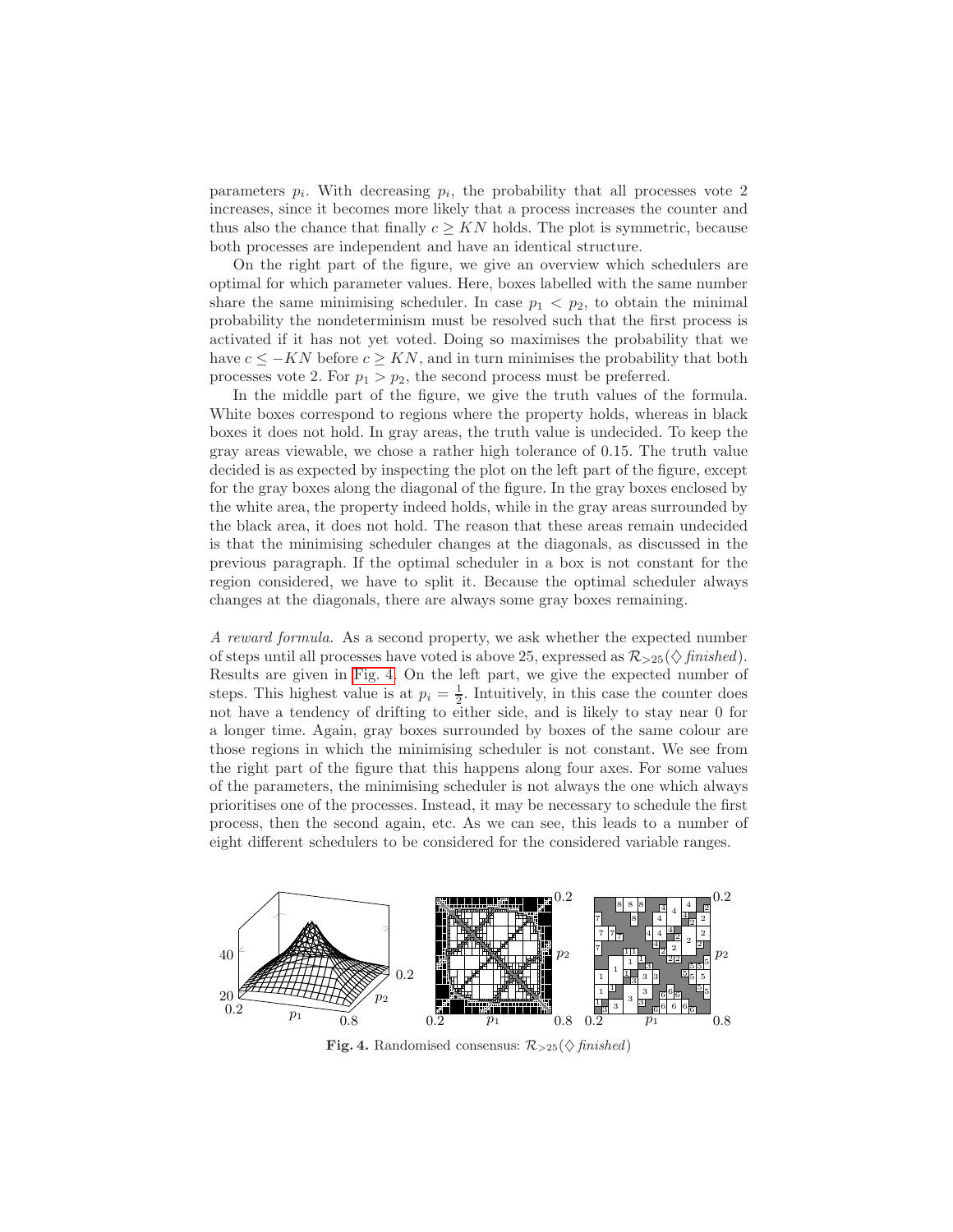Runtime. In [Table 1](#page-13-3) we give the runtime of our tool (on an Intel Core 2 Duo P9600 with 2.66 GHz running on Linux) for two processes and different constants K. Column"States" contains the number of states. The columns labelled with "Until" contain results of the first property while those labelled with "Reward" contain those of the second. Columns labelled with "min" contain just the time to compute the minimal values whereas those labelled with "truth" also include the time to compare this value against the bound of the formula. For all analyses, we chose a tolerance of  $\varepsilon = 0.05$ . The time is given in seconds, and "-" indicates that the analyses did not terminate within 90 minutes.

As we see, the performance drops quickly with a growing number of states. For reward-based properties, the performance is worse than for unbounded until. These analyses are more complex, as rewards have to be taken into account, and weak bisimulation can not be applied for minimisation of the induced models. In addition, a larger number of different schedulers has to be considered to obtain minimal values, which also increases the analysis time. We are however optimistic that

<span id="page-13-3"></span>

|       | $K$ States | Until |                 | Reward               |  |
|-------|------------|-------|-----------------|----------------------|--|
|       |            |       |                 | min truth min truth  |  |
| $2 -$ | 272        |       |                 | 4.7 22.8 287.8 944.7 |  |
| 3     | 400        |       |                 | 13.7 56.7 4610.1     |  |
| 4     | 528        |       | 31.7 116.1      |                      |  |
| 5     | 656        |       | 65.5 215.2      |                      |  |
| 6     | 784        |       | 123.4 374.6     |                      |  |
|       |            |       | 912 272.6 657.4 |                      |  |

Table 1. Randomised consensus: performance statistics

we will be able to improve these figures, using a more advanced implementation.

# <span id="page-13-0"></span>5 Conclusion

In this paper, we have studied the parameter synthesis problem of PCTL formulae for PMDPs. We have demonstrated the principal applicability of the method, using a prototypical implementation. As future work we aim to make the method applicable to models with larger state space. It will be necessary to improve the technique, from both the theory and implementation perspective. To guarantee correctness of the results, we intend to try out different solver tools, and to bring the rational functions into a form which is easier to be handled by the respective solver. Another possible future work is to extend the recent interesting work about model repair systems for PMCs [\[5\]](#page-14-27) to PMDPs.

Acknowledgements. This work was supported by the SFB/TR 14 AVACS, FP7- ICT Quasimodo, NWO-DFG ROCKS, DAAD-MinCyT QTDDS, ERC Advanced Grant VERIWARE, MT-LAB—a VKR Centre of Excellence.

We thank Alexandru Mereacre for many comments and insightful discussions.

# References

- <span id="page-13-2"></span>1. Aspnes, J., Herlihy, M.: Fast randomized consensus using shared memory. Journal of Algorithms 11(3), 441–461 (1990)
- <span id="page-13-1"></span>2. Baier, C.: On algorithmic verification methods for probabilistic systems (1998), Habilitationsschrift, Mannheim University